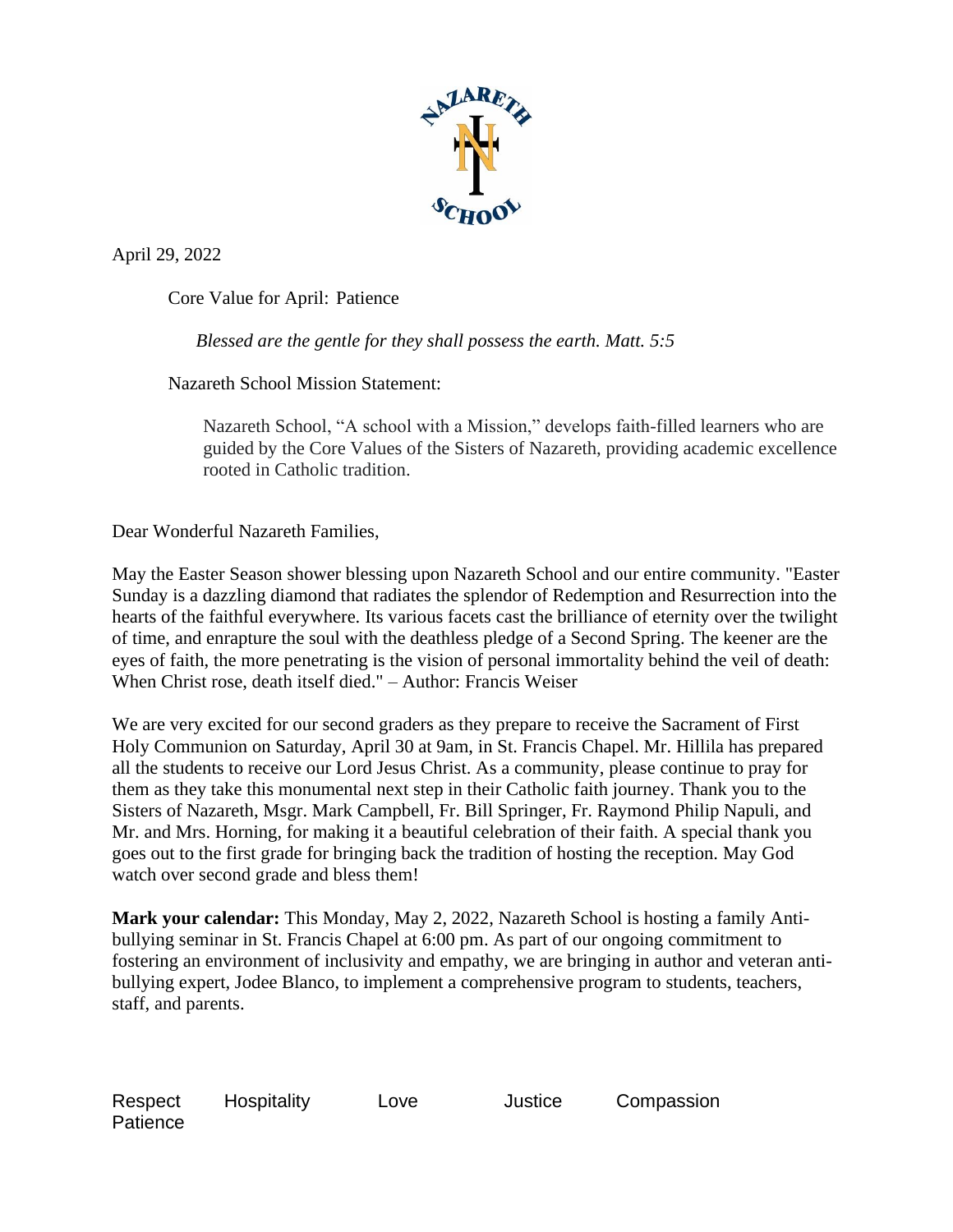She will be speaking to kindergarten through eighth grade during the school day, participating in a staff in-service in the afternoon and then presenting to our entire community that evening. We

invite all parents with their children to come to see her. We will have our school counselor, Mrs. Mossuto, available to students all day.

The program entitled INJJA (It's NOT Just Joking Around!), includes live age-appropriate student presentations with an SEL-based follow-up curriculum, professional development and training for staff, and a parent/family seminar. Blanco, herself a survivor of school bullying, is the author of the seminal *New York Times* bestseller *Please Stop Laughing at Me…*, that established her as the first voice of the antibullying movement. Since the book's release nearly two decades ago, she has been traveling the nation's schools delivering her message of hope and resiliency to thousands of people.



Blanco focuses on the human element of bullying, incorporating the matrix of students, educators and parents into each aspect of her program, and offers a realistic, practical plan of action for achieving sustainable change. "I'm honored to be working with Nazareth School and deeply inspired by their dedication to the well-being of every student. I cherish their trust and will work hard to exceed expectations," says Blanco. One of education's most trusted experts, she has presented to thousands of students, teachers and parents. Administrators turn to her regularly for professional development and to implement her anti-bullying program in their schools.



Do you have your costume yet? Are you an 80's fan? If so, this is the night for you!!! Don't miss out on the fun at Nazareth Night dinner and auction will take place on Friday, May 13, 2022 in the Mission de Alcala courtyard! Please submit RSVP by email to: NazarethRSVP@gmail.com. Please mark your calendars and prepare your attire. The theme is I LOVE THE 80s! I hope to see Madonna, Marty McFly and Cindi Lauper there!

Last night, the Nazareth community had a blast at the PTG hosted Family Pizza and Bingo Night Thank you to parents and students who participated, **students who came to the event may wear Spirit Dress on Tuesday, May 3, 2022.** It was an awesome evening filled with prizes, laughter and fun. Thank you to the planning committee chairs, Mrs. Hulse and Mrs. Sipper, and their hardworking team, Mrs. Flannery, Mr. Lovette-Colyer, Mr. Meza, and Mrs. Poulin for their time, effort and creativities to make the evening a success. An extra thank you goes out to Mrs. Flannery, Mrs. Hulse, Mr. Meza, and Mrs. Poulin for their tremendous donations of prizes.

Respect Hospitality Love Justice Compassion **Patience**